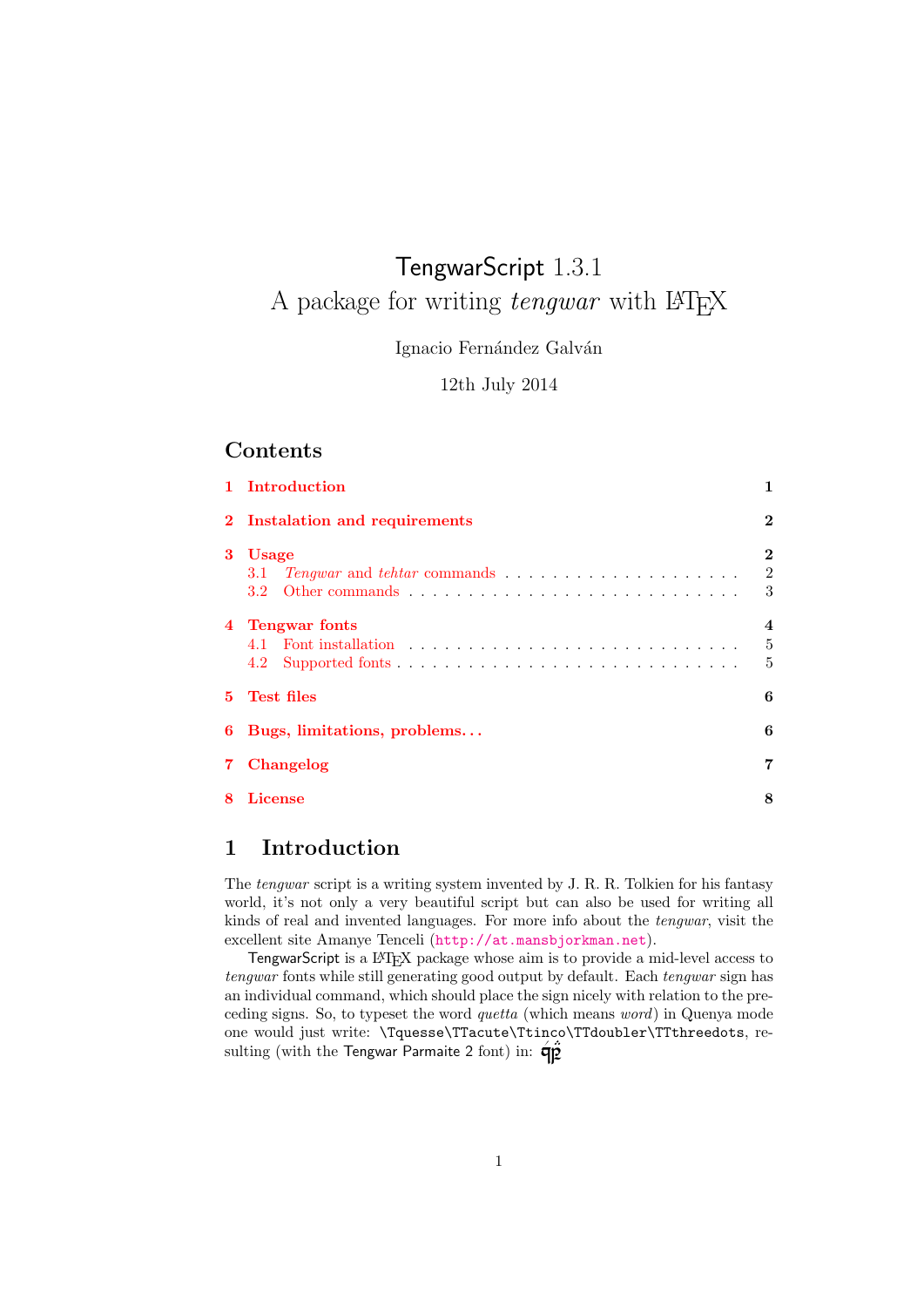For long texts, all this typing would be too cumbersome, so it is advised to use an automatic transcriber. The recommended one is ptt (Perl tengwar transcriber), which can be found in the author's homepage at the moment (<http://djelibeibi.unex.es/tengwar>).

## <span id="page-1-0"></span>2 Instalation and requirements

The main package file tengwarscript.sty and the \*.cfg files should be placed where LAT<sub>EX</sub> can find them (usually in [TEXMF]/tex/latex/tengwarscript), preferably in the local or user tree. Also included in the package are the .tfm, .vf, .enc, and .map files needed for using the supported tengwar fonts, these should be probably be placed somewhere in [TEXMF]/fonts. Don't forget to refresh the configuration and database (using updmap and texhash with tetex, for example). For more precise information refer to your T<sub>E</sub>X distribution documentation.

The TengwarScript package requires the FP package to be installed (particularly fp-basic.sty and fp-snap.sty), although this is probably overkill.

Note that the TengwarScript package needs some tengwar font installed to work properly. See the section [4](#page-3-0) section below.

If you have an old version of TengwarScript installed (v. 1.1), note that the default names for the font files have changed, and there are new virtual fonts provided. I recommend to delete the old .tfm and .pfb files and use the new ones instead.

## <span id="page-1-1"></span>3 Usage

To load the package just use \usepackage[options]{tengwarscript} in your preamble, where options are the tengwar fonts you intend to use in the document (see section [4](#page-3-0) below). You should set at least one tengwar font here, otherwise the package will use the current text font and output the tengwar names instead of the tengwar themselves, i.e., you'll get "[tinco]" instead of the tengwa called tinco.

#### <span id="page-1-2"></span>3.1 Tengwar and tehtar commands

Once the package is loaded, you have access to all the tengwar signs through individual commands. The commands are named \T followed by the name of the tengwa or sign, or \TT plus the name for tehtar signs, which are placed above or below the preceding tengwa. Note that in some tengwar modes (Sindarin and English, for instance) the tehtar are placed over the tengwa representing the following consonant, while TengwarScript always places tehtar over the preceding tengwa; this means that you may have to change the phonetical order of the commands.

You can see all supported signs and their commands in the included file tengtest.pdf.

#### Tengwar

\Ttinco, \Tparma, \Tcalma, \Tquesse, \Tando, \Tumbar, \Tanga, \Tungwe, \Tthuule, \Tformen, \Taha, \Thwesta, \Tanto, \Tampa, \Tanca, \Tunque, \Tnuumen, \Tmalta, \Tnoldo, \Tnwalme, \Toore, \Tvala, \Tanna, \Tvilya,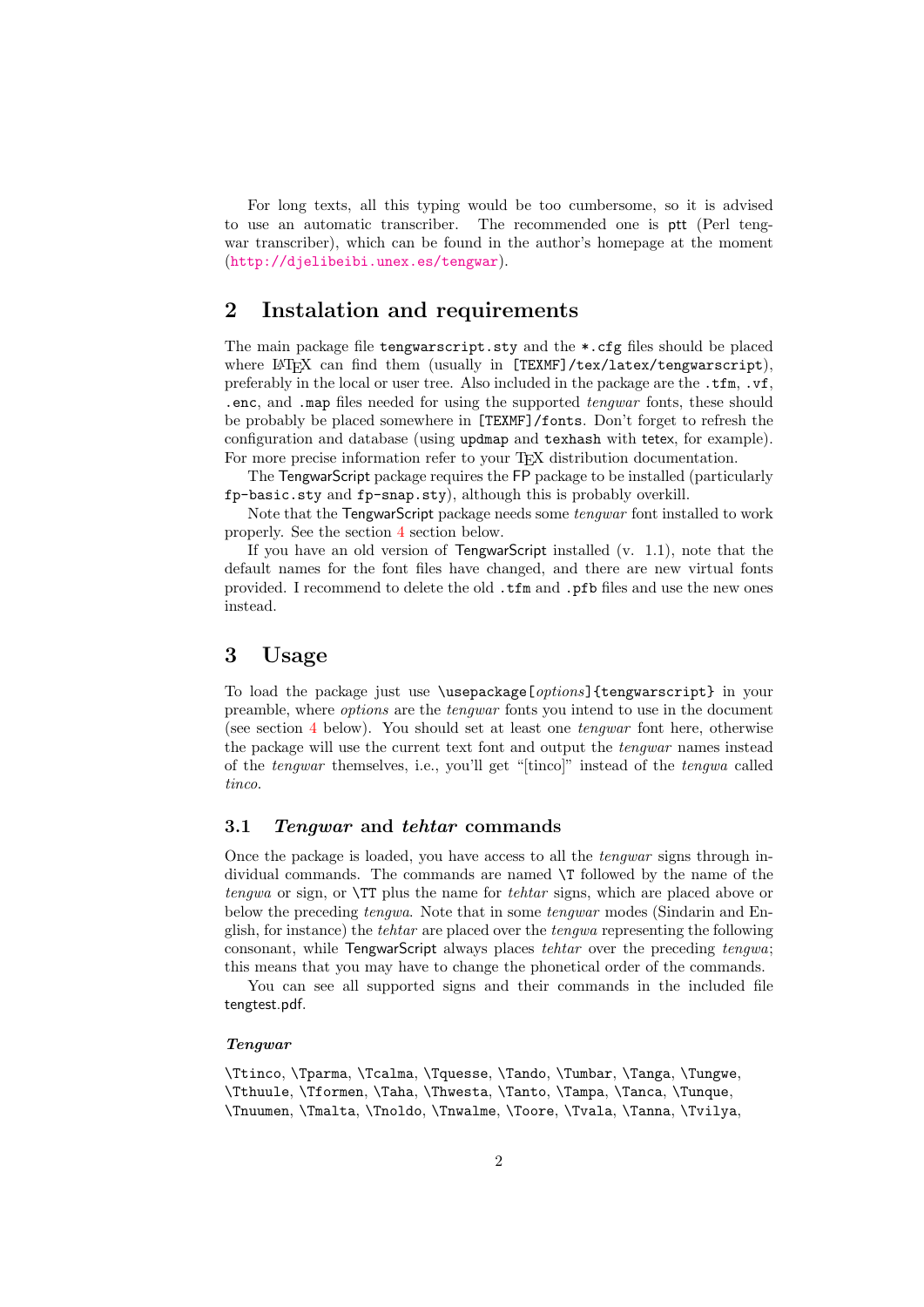\Textendedtinco, \Textendedparma, \Textendedcalma, \Textendedquesse, \Textendedando, \Textendedumbar, \Textendedanga, \Textendedungwe, \Troomen, \Tarda, \Tlambe, \Talda, \Troomenalt, \Tardaalt, \Tlambealt, \Tsilme, \Tsilmenuquerna, \Tesse, \Tessenuquerna, \Tsilmealt, \Tsilmenuquernaalt, \Tessealt, \Tessenuquernaalt, \Thyarmen, \Thalla, \Thwestasindarinwa, \Tyanta, \Tuure, \Tosse, \Ttelco, \Taara

#### Tehtar and modifiers

\Tlefthook, \Trighthook, \Tcurlyhook, \Tuphook, \TTdot, \TTacute, \TTthreedots, \TTrightcurl, \TTleftcurl, \TTcaron, \TTbreve, \TTdoubleacute, \TTdoublerightcurl, \TTdoubleleftcurl, \TTtwodots, \TTtilde, \TTlefttilde, \TTnasalizer, \TTdoubler, \TTdotbelow, \TTtwodotsbelow, \TTlefttwodotsbelow, \TTthreedotsbelow, \TTdoubleacutebelow, \TTrightcurlbelow, \TTleftcurlbelow, \TTverticalbarbelow

#### Numerals

\Tzero, \Tone, \Ttwo, \Tthree, \Tfour, \Tfive, \Tsix, \Tseven, \Teight, \Tnine, \Tten, \Televen, \TTdecimal, \TTduodecimal, \TTleastsignificant

#### Punctuation

\Tcentereddot, \Tcolon, \Tthreeverticaldots, \Tcenteredtilde, \Tcenteredlongtilde, \Texclamation, \Tquestion, \Tparenthesis, \Tromanquestion, \Tromanexclamation, \Tromanperiod, \Tromancomma, \Tromansemicolon, \Tromanquoteleft, \Tromanquoteright, \Tromandblquoteleft, \Tromandblquoteright, \Tromanparenleft, \Tromanparenright

#### Notes

S-hooks: The s-hook signs *\Tlefthook, \Trighthook, \Tcurlyhook, and* \Tuphook are a bit tricky. There is some code which tries to use the best glyph and location for attaching a hook to each tengwa, but some combinations look weird and others are not supported; particularly, \Tlefthook is only intended to work with \Tquesse and similar shapes.

Alternate glyphs: Some fonts have alternate glyphs for some *tengwar*, sometimes they are just different shapes, sometimes they allow a better positioning of tehtar or s-hooks. TengwarScript supports some of these alternate signs, with alt added to the \Ttengwa command (\Tsilmealt, for example), but the particular results depend on the font used. When a font doesn't include an alternate glyph, the alt command gives the same standard tengwa.

### <span id="page-2-0"></span>3.2 Other commands

Some other commands and environments are provided, these are:

\tengmag Sets a magnification factor for the tengwar font (compulsory argument). The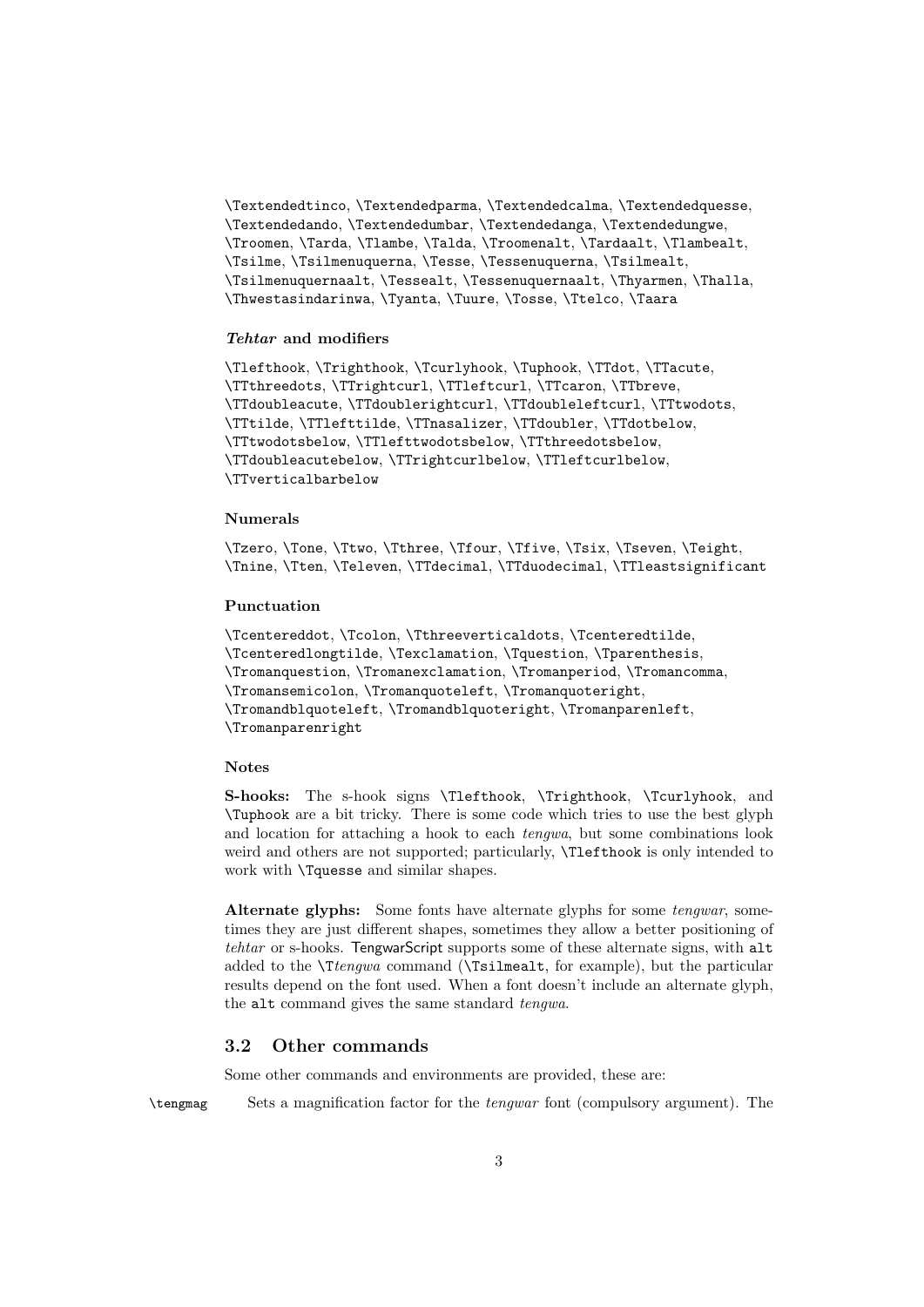default facter (when no \tengmag is used) is 1.0, which should be fine for 12pt text. The magnification factor can be changed anywhere in the document and its effect is confined inside the group where it's been changed. However, this has no effect inside a tengwar environment (see below), because the tengwar font has been already selected then. Note that the factor specified with \tengmag multiplies that of font selection commands like \tengwarparmaite, but overwrites that of previous \tengmag instances.

- tengwar Everything inside this environment is typeset with the *tengwar* font, but you still should use the commands above if you want to know what you're typing. The benefits against using the bare commands are that there is only one font change (which can be quicker for long texts) and that font-specific lengths like 1ex and 1em are defined in terms of the tengwar font. The downside is that font changing commands like \tengwarparmaite and \tengmag don't work in the tengwar environment.
- $\Upsilon$  Produces a blank of the width of the tenwa *ore*, useful for typesetting isolated tehtar as in \Tempty\TTthreedots.
	- \Ts Outputs a space in the tengwar font. You don't usually want to use "normal" spaces, because they are typeset in the text font, which can have a very different size (unless it is done in a tengwar environment, but still using \Ts is recommended).
- \Tkern Adjusts the kerning between two characters, it has one compulsory argument, which is the with (in ex units of the *tengwar* font, but don't write the  $ex$ ) of the kerning.
- \Tbox Typesets a text displaced horizontally and vertically. The syntax for using this command is  $\text{y}(x)\text{text}$ , which typesets text in the *tengwar* font displaced a distance x to the right and raised by y. x and y are just numbers, given in ex units of the tengwar font (again, no explicit ex is needed), y is optional. This is useful for manually placing a tehta or an s-hook.
- \tengwa Outputs one character in the tengwar font, it takes a number between 0 and 255 as an argument, which is the position of the character in the font. You'll rarely want to use this command, use the  $\Upsilon$ whatever commands instead.

## <span id="page-3-0"></span>4 Tengwar fonts

For every supported font there is an option to the package (shown as [option] in section [4.2](#page-4-1) below) and a command named  $\text{vary}$  (so, for example, the command for [parmaite] is \tengwarparmaite). The commands themselves take an optional argument which works as a magnification factor for the font, default is 1.0. This magnification factor works in addition, i.e., it's multiplied, to the one specified by **\tengmag**.

Only the fonts given as options to the package are loaded, so you have to specify here all the *tengwar* fonts you want to use in the document (or [all] if you want all the fonts). The default selected font is the last option passed to the package. Use the \tengwaroption commands to select a different font.

A sample of all supported fonts is shown in the file tengfonts.pdf.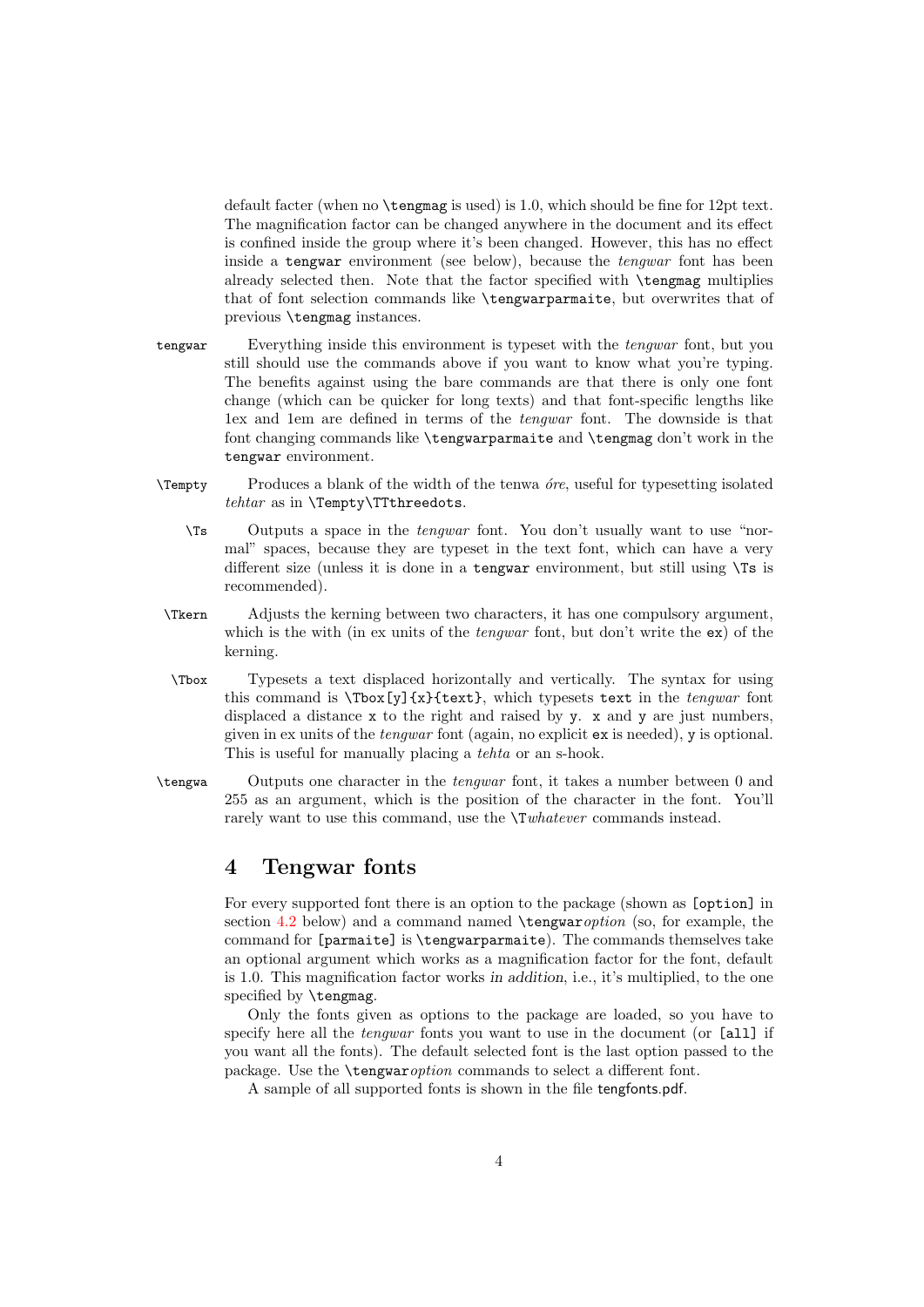#### <span id="page-4-0"></span>4.1 Font installation

Most tengwar fonts are available in TrueType format, you can download the .ttf files from their homepages and install them normally in your operating system. To make these files available to TFX you'll probably have to copy them somewhere in its tree too, for example, in tetex, you'd copy them in [TEXMF]/fonts/truetype/tengwarscript. The .map, .enc, .tfm, and .vf files are also needed, see section [2.](#page-1-0)

For convenience, a bash script (install-tengwar-scripts.sh) is included, which automatically downloads and renames the .ttf font files. The script is created and maintained by Nathaniel Beaver ([https://github.com/nbeaver/](https://github.com/nbeaver/tengwarscript-install-guide) [tengwarscript-install-guide](https://github.com/nbeaver/tengwarscript-install-guide)).

If you prefer using the fonts in PostScript Type 1 format (for example, if you're not using pdfL<sup>AT</sup>EX), some of the fonts are also available in that format. If they are not, you can easily convert the True-If they are not, you can easily convert the True-Type fonts with ttf2pt1 (use ttf2pt1 -a -b fontfile.ttf) or with fontforge (<http://fontforge.sourceforge.net/>). Place the resulting .pfb files in [TEXMF]/fonts/type1/tengwarscript and edit the tengwarscript.map file replacing the .ttf extensions with .pfb. Note that when converting from TrueType to Type 1, whatever hinting originally existed is usually lost, but on the other hand, if the TrueType has no or bad hinting, the converter can add automatic hinting, which is better than none.

#### <span id="page-4-1"></span>4.2 Supported fonts

[parmaite] Tengwar Parmaite 2, designed by Måns Björkman ([http://at.mansbjorkman.](http://at.mansbjorkman.net/parmaite.htm) [net/parmaite.htm](http://at.mansbjorkman.net/parmaite.htm)). A virtual font named Parmaite\_full combines glyphs from Parmaite and Parmaite\_alt.

- [unicodeparmaite] Unicode Tengwar Parmaite, a conversion to Unicode encoding of Tengwar Parmaite made by Conrado Badenas (<http://www.uv.es/~conrad/tolkien.html>). This font is available only in Type 1 format, to avoid conflicts rename the file to UnicodeParmaite.pfb. It's based on an older version of Tengwar Parmaite and many glyphs are missing, use Tengwar Parmaite 2 if possible.
	- [elfica] Tengwar Elfica, designed by Enrique Mombello ([http://www.oocities.com/](http://www.oocities.com/enrombell/eng_dir/Index.htm) [enrombell/eng\\_dir/Index.htm](http://www.oocities.com/enrombell/eng_dir/Index.htm)). Depending on the version you have you may have to modify the tengwarscript.map file and/or rename the .tfm or .ttf file (it should work fine if the font file is called Elfica32).
	- [gothika] Tengwar Gothika, designed by Enrique Mombello ([http://www.oocities.com/](http://www.oocities.com/enrombell/eng_dir/Index.htm) [enrombell/eng\\_dir/Index.htm](http://www.oocities.com/enrombell/eng_dir/Index.htm)). Depending on the version you have, you may have to modify the tengwarscript.map file and/or rename the .tfm or .ttf file (it should work fine if the font file is called TengwarGothika050).
		- [formal] Tengwar Formal, designed by Michal Nowakowski ([http://tengwarformal.](http://tengwarformal.limes.com.pl/) [limes.com.pl/](http://tengwarformal.limes.com.pl/)). The virtual font TengwarFormal\_full combines glyphs from TengwarFormal12 and TengwarFormalA12.

[annatar] [annatarbold] [annataritalic] [annatarbolditalic] Tengwar Annatar family, designed by Johan Winge ([http://web.comhem.se/](http://web.comhem.se/alatius/fonts/annatar.html) [alatius/fonts/annatar.html](http://web.comhem.se/alatius/fonts/annatar.html)). There are four styles: regular, bold, italic and bold italic (the italic versions are based on the famous One Ring inscription).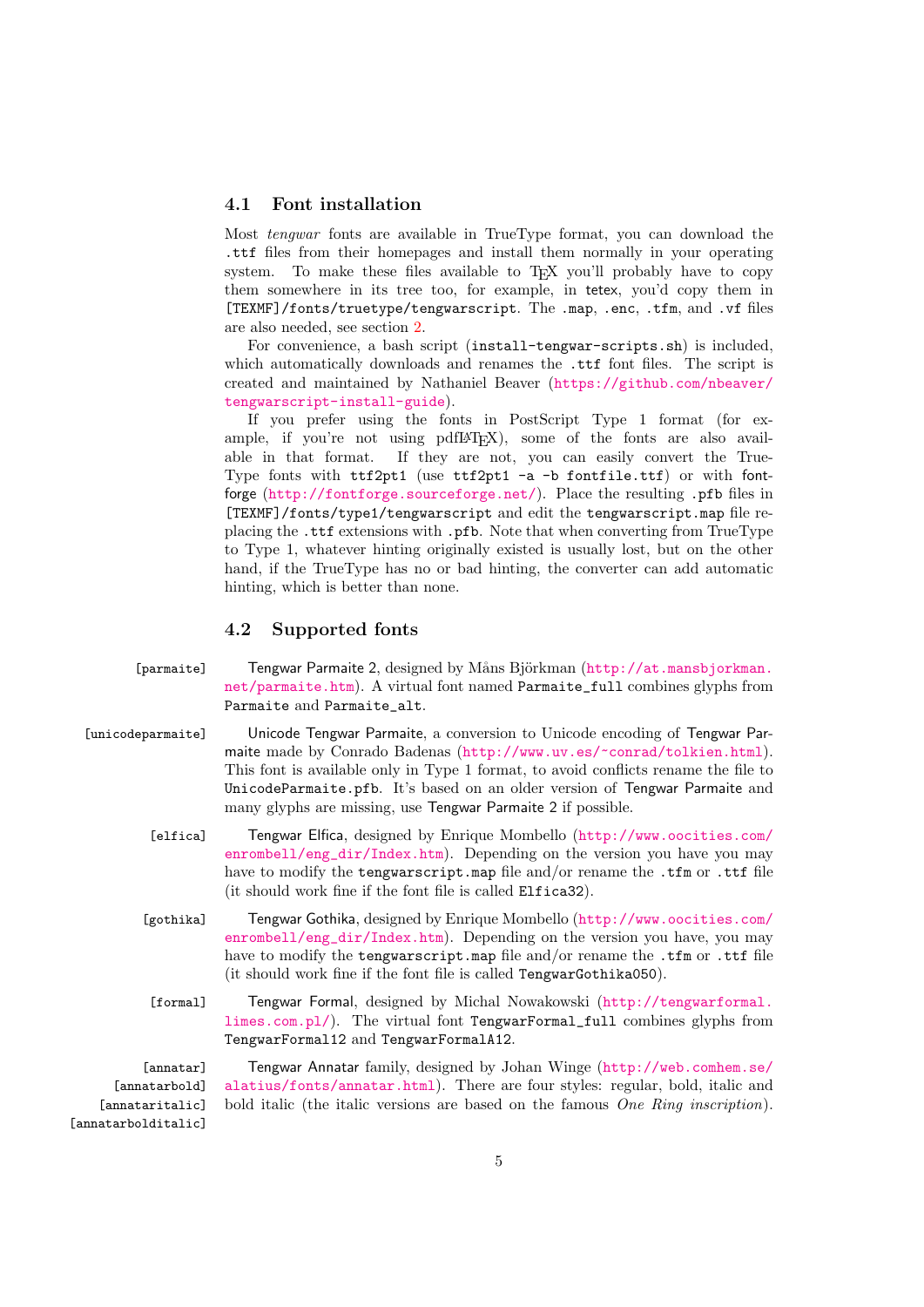Unfortunately, it's not possible to use the LAT<sub>E</sub>X font selection commands (\textbf and friends) to get the different styles, use the  $\text{te}$  rengwarannatarstyle commands instead. The virtual font tngan\_full combines glyphs from tngan and tngana, and similarly for tnganb\_full (tnganb and tnganab), tngani\_full (tngani and tnganai), and tnganbi\_full (tnganbi and tnganabi).

[quenya] [quenyacapI] [quenyacapII]

Tengwar Quenya, designed by Dan Smith ([http://web.archive.org/web/](http://web.archive.org/web/20060816050032/http://www.acondia.com/font_tengwar/index.html) [20060816050032/http://www.acondia.com/font\\_tengwar/index.html](http://web.archive.org/web/20060816050032/http://www.acondia.com/font_tengwar/index.html)). The virtual font TengwarQuenya\_full combines glyphs from TengwarQuenya and TengwarQuenyaAlt. Two aditional fonts, TengwarQuenyaCapitals1 and TengwarQuenyaCapitals2 provide bigger tehtar suitable for being used as capital letters, but lack tehtar, numerals and punctuation.

[sindarin] [sindarincapI] [sindarincapII]

Tengwar Sindarin, designed by Dan Smith ([http://web.archive.org/web/](http://web.archive.org/web/20060816050032/http://www.acondia.com/font_tengwar/index.html) [20060816050032/http://www.acondia.com/font\\_tengwar/index.html](http://web.archive.org/web/20060816050032/http://www.acondia.com/font_tengwar/index.html)). The virtual font TengwarSindarin\_full combines glyphs from TengwarSindarin and TengwarSindarinAlt. Two aditional fonts, TengwarSindarinCapitals1 and TengwarSindarinCapitals2 provide bigger tehtar suitable for being used as capital letters, but lack tehtar, numerals and punctuation.

- [noldor] [noldorcapI]
- [noldorcapII]

Tengwar Noldor, designed by Dan Smith ([http://web.archive.org/web/](http://web.archive.org/web/20060816050032/http://www.acondia.com/font_tengwar/index.html) [20060816050032/http://www.acondia.com/font\\_tengwar/index.html](http://web.archive.org/web/20060816050032/http://www.acondia.com/font_tengwar/index.html)). The virtual font TengwarNoldor\_full combines glyphs from TengwarNoldor and TengwarNoldorAlt. Two aditional fonts, TengwarNoldorCapitals1 and TengwarNoldorCapitals2 provide bigger tehtar suitable for being used as capital letters, but lack tehtar, numerals and punctuation.

- [teleri] Tengwar Teleri, designed by Josh Griffing ([http://www.dafont.com/font.](http://www.dafont.com/font.php?file=tengwar_teleri) [php?file=tengwar\\_teleri](http://www.dafont.com/font.php?file=tengwar_teleri)). The characters in this font look like swans and feathers, a nice font for capital letters. The filename is TengwarTelerin.
	- [all] Load all supported font definitions. The default selected font is Tengwar Parmaite 2, but you can select a different font, as usual, with the **\tengwar** option command. Obviously, there is no \tengwarall command.

## <span id="page-5-0"></span>5 Test files

A test file is provided. Source code is tengtest.tex, pdf output is tengtest.pdf. This file includes a table with all supported commands, some running text tests (a couple of pangrams in Spanish), a complete test for tehtar placement, and a character table for the tengwar font. To generate the test for a different font, just change the option in the \usepackage[...]{tengwarscript} command.

There's another file named tengfonts.pdf (and its source, tengfonts.tex), which shows all supported fonts. Of course, you need to have them installed if you want to compile the source.

## <span id="page-5-1"></span>6 Bugs, limitations, problems. . .

Probably many. This was just a "quick'n'dirty" job and I don't have much experience writing LAT<sub>E</sub>X packages... The output has only been really tested for the signs used in the Spanish transcription mode.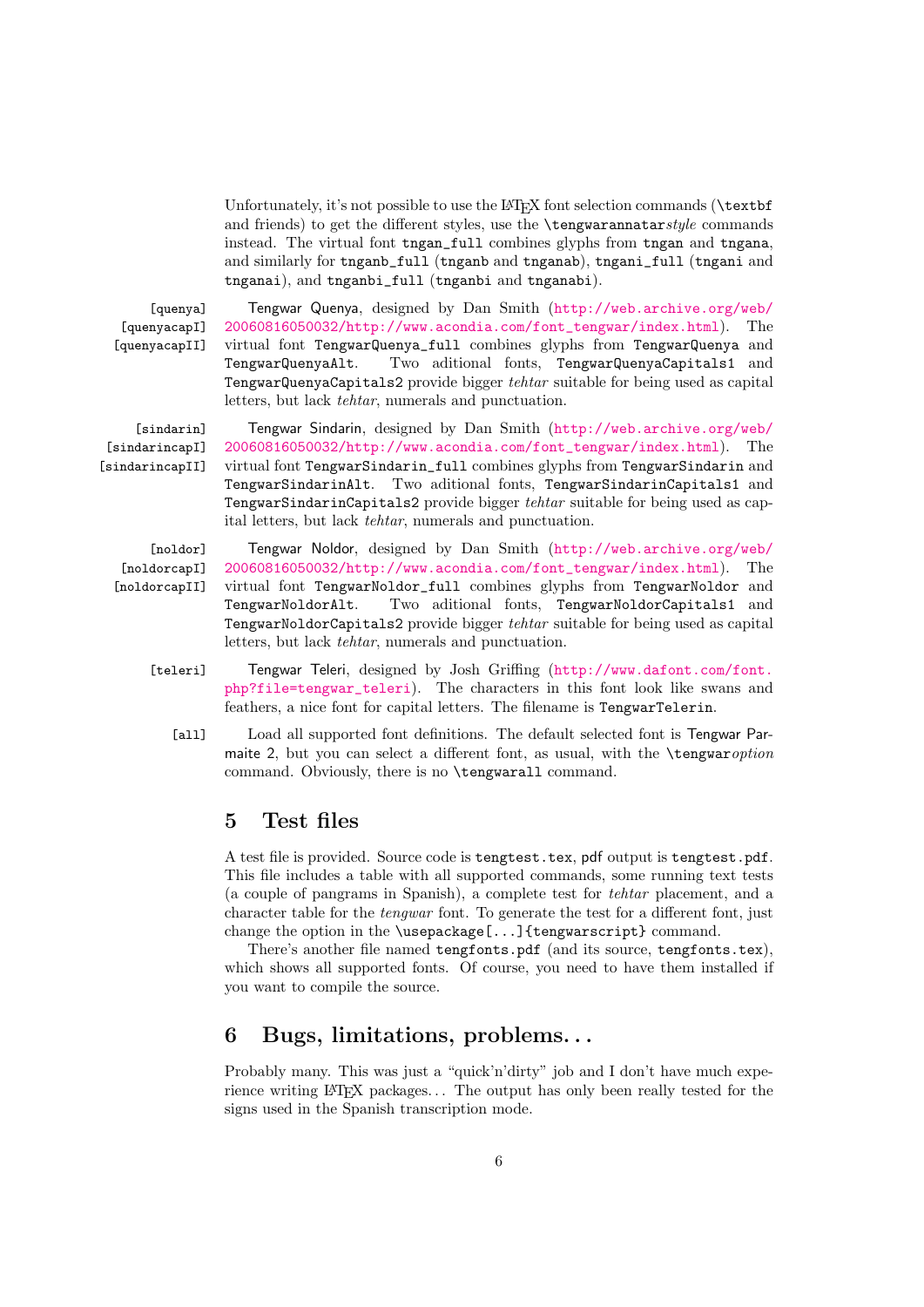One of the problems of the approach taken is that possible kerning between tengwar is just discarded, but I'm not sure if it would work with the tehtar inbetween, anyway. For "perfect" results, manual positioning can be applied when needed with the  $\$  from and  $\$  commands.

And it's slow for long texts.

## <span id="page-6-0"></span>7 Changelog

| $\blacksquare$ | 12/07/2014: New version 1.3.1.<br>Updated fonts' URLs.<br>Included download script by Nathaniel Beaver.                                                                                                                                                                                                                                                                                                                                                                                                                                                                                                                                                                                                                                                                                                                                                                                                                                                                                                          |
|----------------|------------------------------------------------------------------------------------------------------------------------------------------------------------------------------------------------------------------------------------------------------------------------------------------------------------------------------------------------------------------------------------------------------------------------------------------------------------------------------------------------------------------------------------------------------------------------------------------------------------------------------------------------------------------------------------------------------------------------------------------------------------------------------------------------------------------------------------------------------------------------------------------------------------------------------------------------------------------------------------------------------------------|
| п              | 11/03/2007: New version 1.3.<br>Added support for Tengwar Gothika.<br>10/03/2007: Updated Tengwar Elfica support to version 3.2.<br>14/08/2006: Added \TTbreve when the glyph is available.<br>08/04/2006: Added \TTlefttwodotsbelow and a shift after \TTtwodotsbelow, for placing a<br>\TTverticalbarbelow afterwards.<br>Made \Ts stretchable.                                                                                                                                                                                                                                                                                                                                                                                                                                                                                                                                                                                                                                                                |
|                | 05/03/2006: New version 1.2.<br>19/02/2006: Added alternate tengwar when available: \Tsilmealt, \Tsilmenuquernaalt,<br>\Tessealt, \Tessenuquernaalt, \Troomenalt, \Tardaalt, \Tlambealt.<br>18/02/2006: Added roman punctuation.<br>Added two additional s-hooks, \Tcurlyhook and \Tuphook, and added some                                                                                                                                                                                                                                                                                                                                                                                                                                                                                                                                                                                                                                                                                                       |
| Ħ              | code to select the most appropriate s-hook glyph for each tengwa.<br>11/02/2006: New re-encodings and virtual fonts allow the use of "alt" variants and provide a<br>similar mapping for all fonts.<br>Added support for .ttf fonts. No conversion needed.                                                                                                                                                                                                                                                                                                                                                                                                                                                                                                                                                                                                                                                                                                                                                       |
| Ħ<br>Ħ<br>П    | 03/01/2006: First CTAN release 1.1.<br>Added support for Tengwar Formal.<br>29/10/2005: Added support for Tengwar Teleri.<br>26/12/2005: Load only the .cfg files specified in the options.<br>18/12/2005: Added support for Tengwar Annatar.<br>Added support for Tengwar Elfica.<br>Made \Ts font-dependent.<br>03/12/2005: Changed name to TengwarScript to avoid conflicts.<br>30/11/2005: Moved setup commands to . cfg files.<br>Added support for Dan Smith's fonts.<br>27/11/2005: Provide commands for changing the tengwar font<br>26/11/2005: Added \Tthreeverticaldots and \Tparenthesis.<br>Changed lower <i>tehtar</i> placement for <i>lambe</i> .<br>Added support for Tengwar Parmaite 2.<br>25/11/2005: Simplify the tengwar environment (redefine \teng@type).<br>Actually use the current font when no <i>tengwar</i> font is loaded.<br>24/11/2005: Output <i>tengwar</i> names when no <i>tengwar</i> font is loaded.<br>Set font-dependent default magnification. Now 1.0 should be fine. |
|                | 19/11/2005: First release 1.0.                                                                                                                                                                                                                                                                                                                                                                                                                                                                                                                                                                                                                                                                                                                                                                                                                                                                                                                                                                                   |